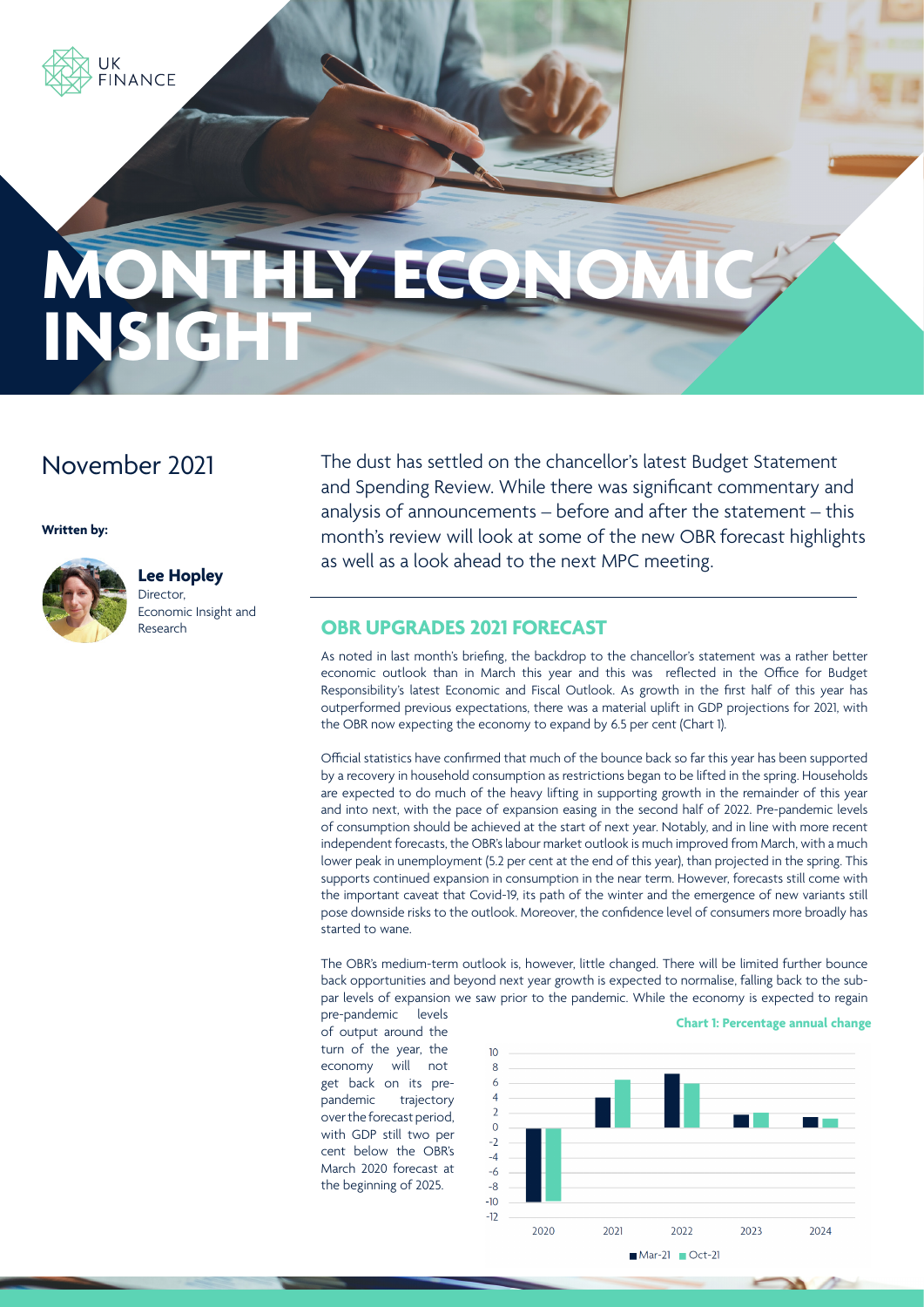#### **INVESTMENT FOCUS**

With private consumption in the driving seat this year, business investment is forecast to pick up the baton in supporting growth next year. The OBR has pencilled in a near 16 per cent expansion in business investment next year, with growth expected to carry into 2023.

While many firms will have continued to invest in areas such as IT to enable homeworking through the pandemic, business surveys and official data pointed to a pause in other areas of capital investment. The 'super deduction', a sizeable tax break for business investment announced in March, should encourage firms to restart or accelerate investment plans in the coming year. Other changes announced in the Budget, such as the extension of the Recovery Loan Scheme and reforms to the way investment is treated in the business rates system, should provide further props to business investment.

While this is a generally positive near-term outlook, Chart 2 shows that even with the forecast boost to investment in the next few years, there remains a sizeable gap compared with where investment levels were forecast to be prior to the pandemic. Even before the pandemic investment by UK businesses was thought to be sub-optimal relative to competitors and the shape of the recovery highlights the challenge in delivering the step change in productivity that government aspires to.

#### **WHAT WAS ANNOUNCED?**

The economy is back on the up, but as noted last time, the pandemic has not just impacted on the UK's economic potential, it has also had some hefty consequences for the public finances, as we set out last month. On the one hand the chancellor wanted to boost his fiscally responsible credentials, but on the other there were expectations that the Budget would address longstanding pressures on public services and alleviate more recent challenges on household budgets.

To address the former, a new set of fiscal targets were announced – a Charter for Budget Responsibility – though it remains to be seen whether these will have a longer shelf life than previous fiscal rules.

On the latter, the chancellor's speech was announcement heavy (Chart 3) – covering measures to ease the squeeze on households, as well as spending review announcements focusing on longer-term priorities such as education

and skills, innovation and regional regeneration. Support for businesses came primarily from further reforms to the business rates system, and positively for financial services, a planned reduction in the Bank Surcharge. And it would be remiss not to mention the reform of alcohol taxes, given how much of the speech was devoted to it.

Some of the biggest numbers contributing to the public finances in the coming years were previously announced measures, such as the new health and social care levy and the changes to the state pension triple lock.

Overall, this was a giveaway Budget, with large increases in department spending in the near term. However, in some cases such as education this is addressing the real terms cuts departments faced post-financial crisis. The actions announced to raise living standards, a combination of tax cuts and freezes, universal credit reform, and the pre-announced increase in the national living wage, were generally thought to be redistributive, but not a game changer, particularly for median income households and for future living standards, given the outlook for inflation.



**Chart 3: Estimated cost of budget measures 2022/3 – 2026/7, £bn (negative figures indication cost to the Exchequer)**





**Chart 2: Business investment forecast, Q4 2019 = 100**